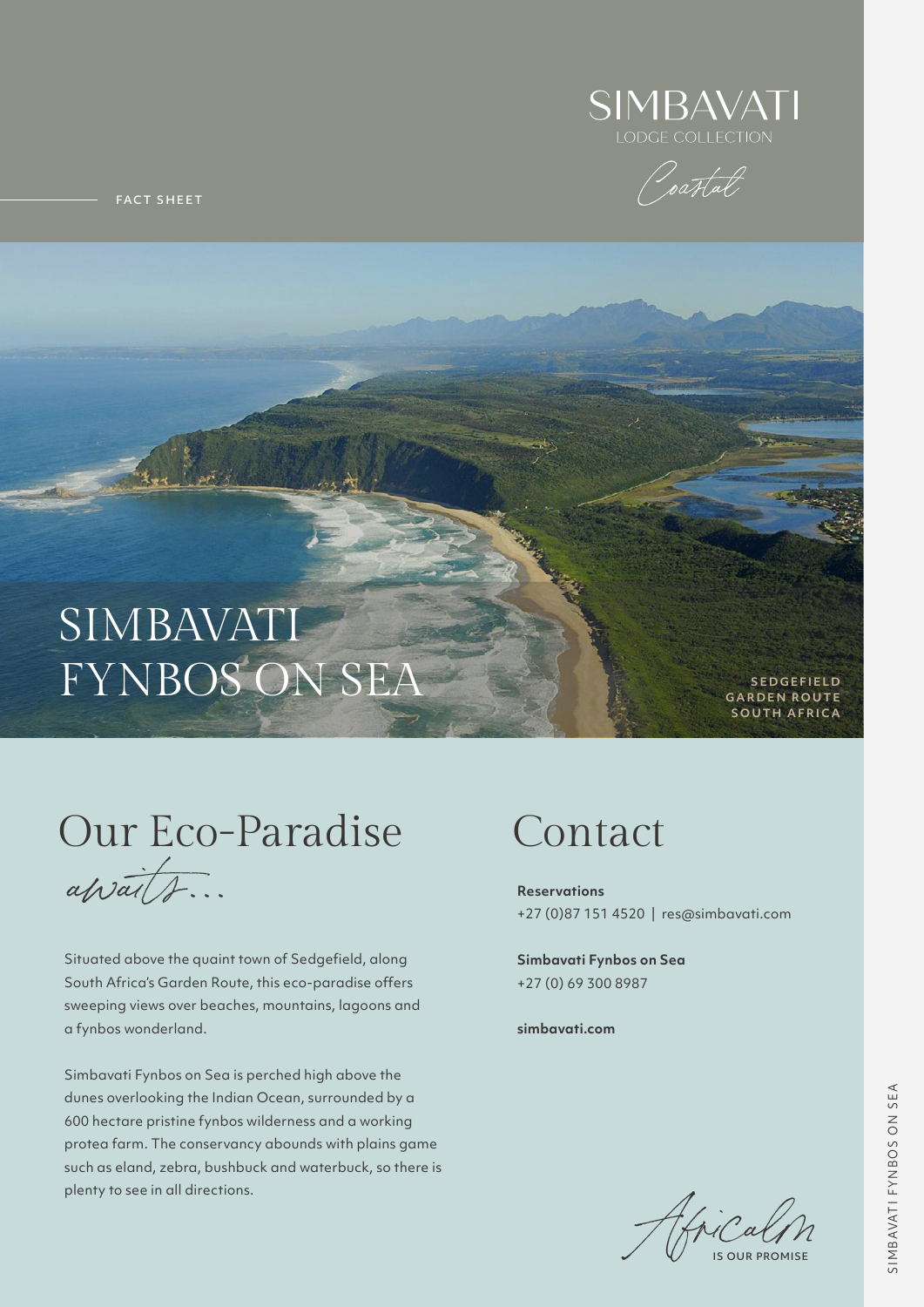SIMBAVATI FYNBOS ON SEA

## At a Glance

#### UNIQUE SELLING POINTS

#### WHY VISIT?





**Nature:** Breath-taking views in a fynbos paradise



**Activities:** There's something for everyone



**Relax:** At our heated pool with panoramic views of ocean & lagoon



**Family:** The ideal getaway for families of all ages



Immerse yourself in scenery to revive both mind and soul. Sedgefield

has a tortoise as its emblem to remind visitors of the joy of 'slow travel'. So meander along our nature trails, lie and watch the clouds or sit with binoculars. Enjoy a picnic or sundowners overlooking Gerickes Point. When you fancy a change of pace, take a mountain bike and choose from a variety of off-road trails.

Close to but off the conservancy, discover lovely fossil dunes and beaches, kayak on the Swartvlei and Sedgefield lagoons, visit the neighbouring protea farm. In summer at low tide, snorkelling in the rockpools can be a treat. More excitement still? This area is a big draw for advanced paragliding. Invigorating sunrises and romantic sunsets will make this an unforgettable stay.

### Garden Route



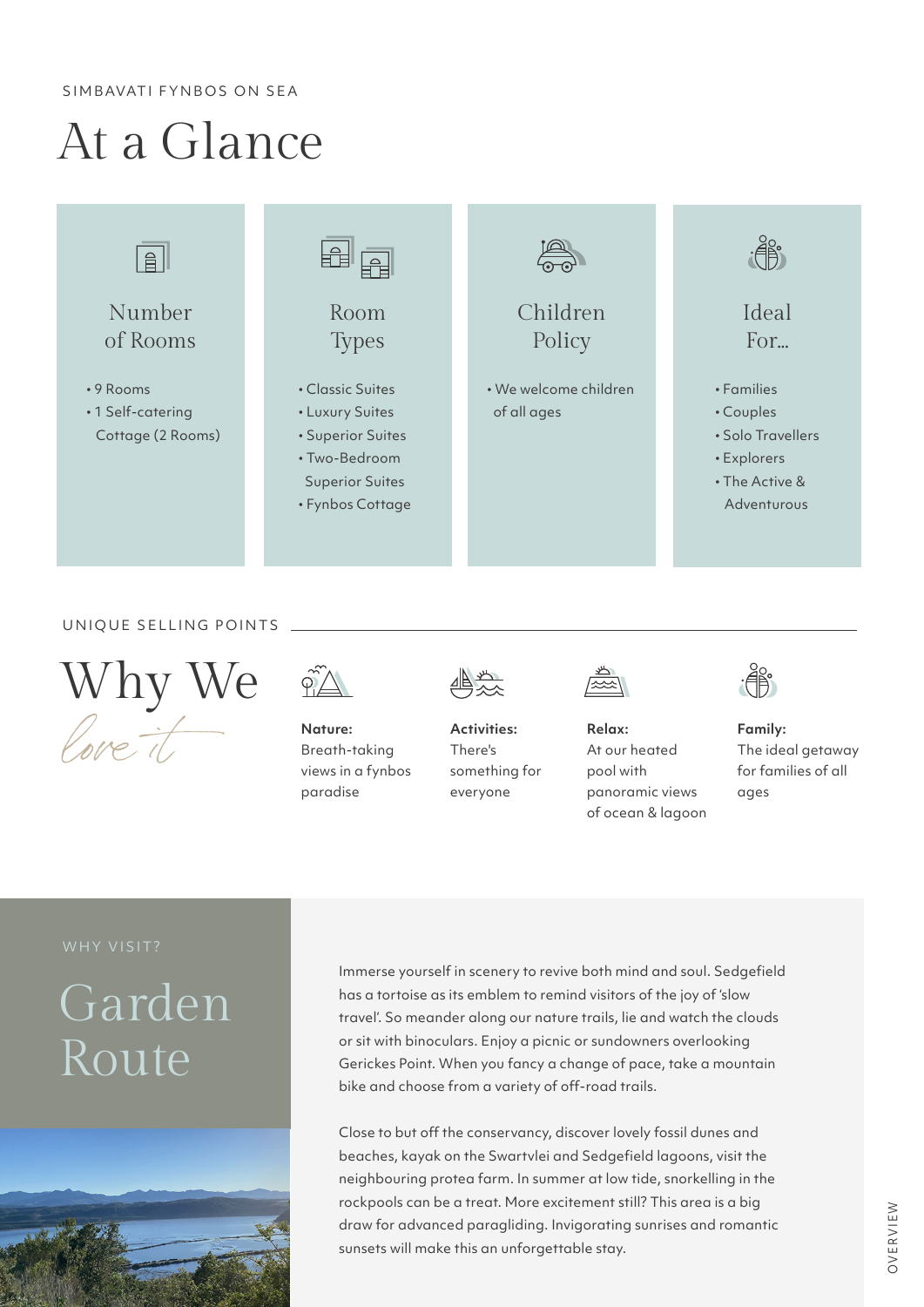

### Lodge Facilities

- � Main lodge with sitting room, bar, library area and restaurant
- � Complimentary Wi-Fi in rooms and in main guest areas
- � Al fresco dining on the deck
- � Sitting room with fireplace, books, board games
- � Generous 15m solar-heated lap-pool and pool terrace within indigenous garden
- � The Bistro: restaurant and bar with a wall of glass, overlooking the mountains, ocean and lagoon
- Curio shop

• King beds (convertible to twin) • En suite bathroom with shower • 1 x suite has a small lounge area • Outside terrace opening onto the garden • 2 x suites could be combined to make a two-bedroom family suite (private foyer) • All suites have enough space for an extra bed for a child • Views over fynbos and Indian Ocean

� King beds (convertible to twin) � Seating area in room � En suite bathroom with shower • Garden with small sitting area • 2 x suites have space for an extra bed for a child � Views over Outeniqua mountains, lagoon, fynbos or Indian Ocean

• King beds (convertible to twin) • Upstairs loft • Expansive main bedroom with sitting area . Bathroom with double vanity, bath, shower and separate toilet . Smaller second bedroom with twin beds (can be converted into a king) and en suite shower • Private deck • Air-conditioned • Can easily be enjoyed by a couple, and perfect for families � Views over Outeniqua mountains, lagoon, fynbos and Indian Ocean

� King beds (convertible to twin) � En suite bathroom with double vanity, indoor and outdoor shower • Private terrace opening onto the garden • Air-conditioned • Views over Outeniqua mountains, lagoon and Indian Ocean

### **3 X CLASSIC SUITES**

#### **3 X LUXURY SUITES**

### **2 X SUPERIOR SUITES**

*Note: the second smaller bedroom is off the main bedroom – suitable for children, teenagers or young adults in a family but not two couples travelling together*

**1 X TWO-BEDROOM SUPERIOR SUITE** 

Room *Types*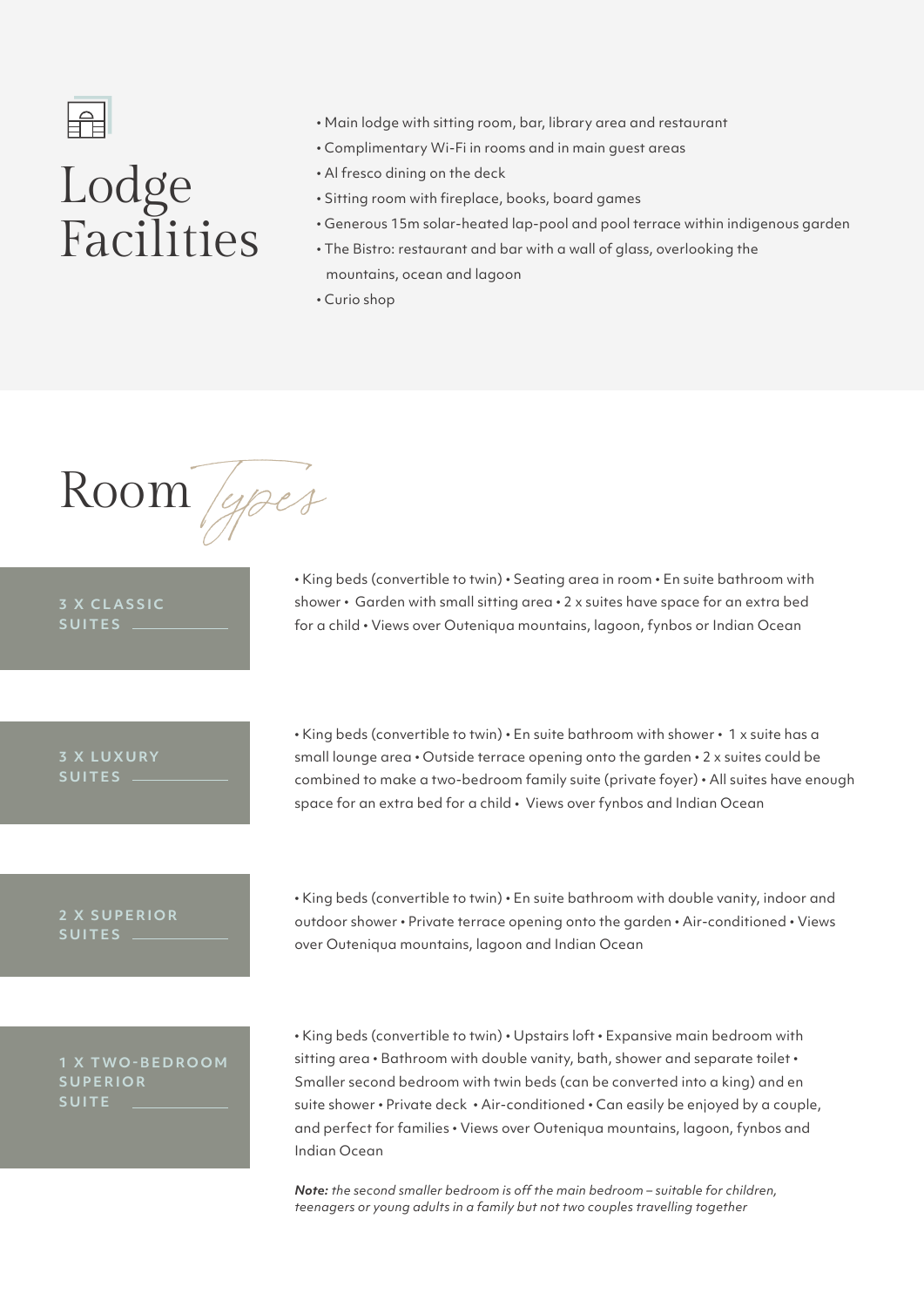• Private seating area inside and outside

- Each Suite features an en suite bathroom with shower; the Two-Bedroom Superior Suite has a bath and shower, indoor and outdoor shower
- Complimentary eco-friendly amenities
- Bathrobes
- King beds (convertible to twin on request)
- Minibar
- Coffee and tea-making facilities
- Air-conditioning (Superior Suites & Two-Bedroom Superior Suites)
- 



- Portable fan available on request
- Electric blankets (winter)
- Underfloor heating (Classic and Luxury Suites)
- Mini safe for storing valuables
- Hair dryer
- Laundry bag in room
- Complimentary Wi-Fi

• King beds (convertible to twin) • Two en suite bedrooms • Loft area with 2 x single beds for older children (not suitable for young children due to the ladder steps to access the loft) . Double volume open-plan sitting and dining area • Stylish kitchen • Wraparound covered deck area • Private heated splash pool overlooking the Indian Ocean • Secluded, away from main lodge • Views over Outentiqua mountains, lagoon, fynbos and Indian Ocean



#### CLASSIC, LUXURY, SUPERIOR SUITES

## *Amenities* In-Room Facilities &

#### **Private getaway**

#### **1 X SELF-CATERING COT TAGE**

*Secluded*

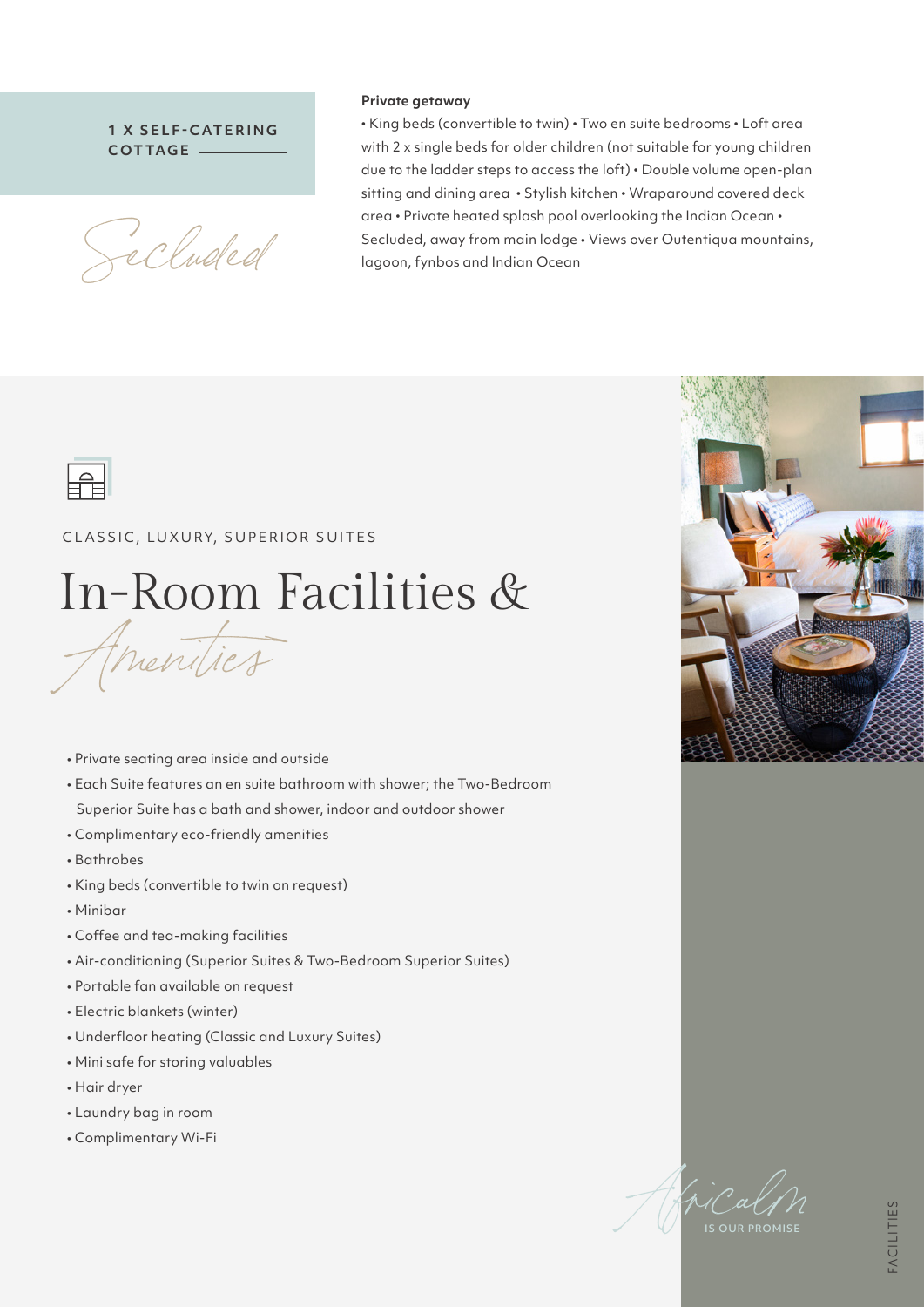GETTING THERE

- � Guided fynbos walks
- � 4x4 Fynbos nature drives
- Paragliding
- Sundowners
- � Guided kayaking trips
- � Fynbos mountain biking
- � Beach experience
- � Protea farm tours

*Activities* Travel Options

Simbavati Fynbos on Sea is easily accessible. It takes ±5 hours from Cape Town, 45 minutes from George Airport, and 3 to 3½ hours from Port Elizabeth.





## Lodge Layout

- **KEY**
- FYNBOS ON SEA **1-3:** Classic Suites **7-8:** Superior Suites
	- **4-6:** Luxury Suites **9:** Two-Bedroom Superior Suite

*Note: Room 1-3, and 9 are on the upper level. All rooms are wheelchair accessible*



{ Ocean }